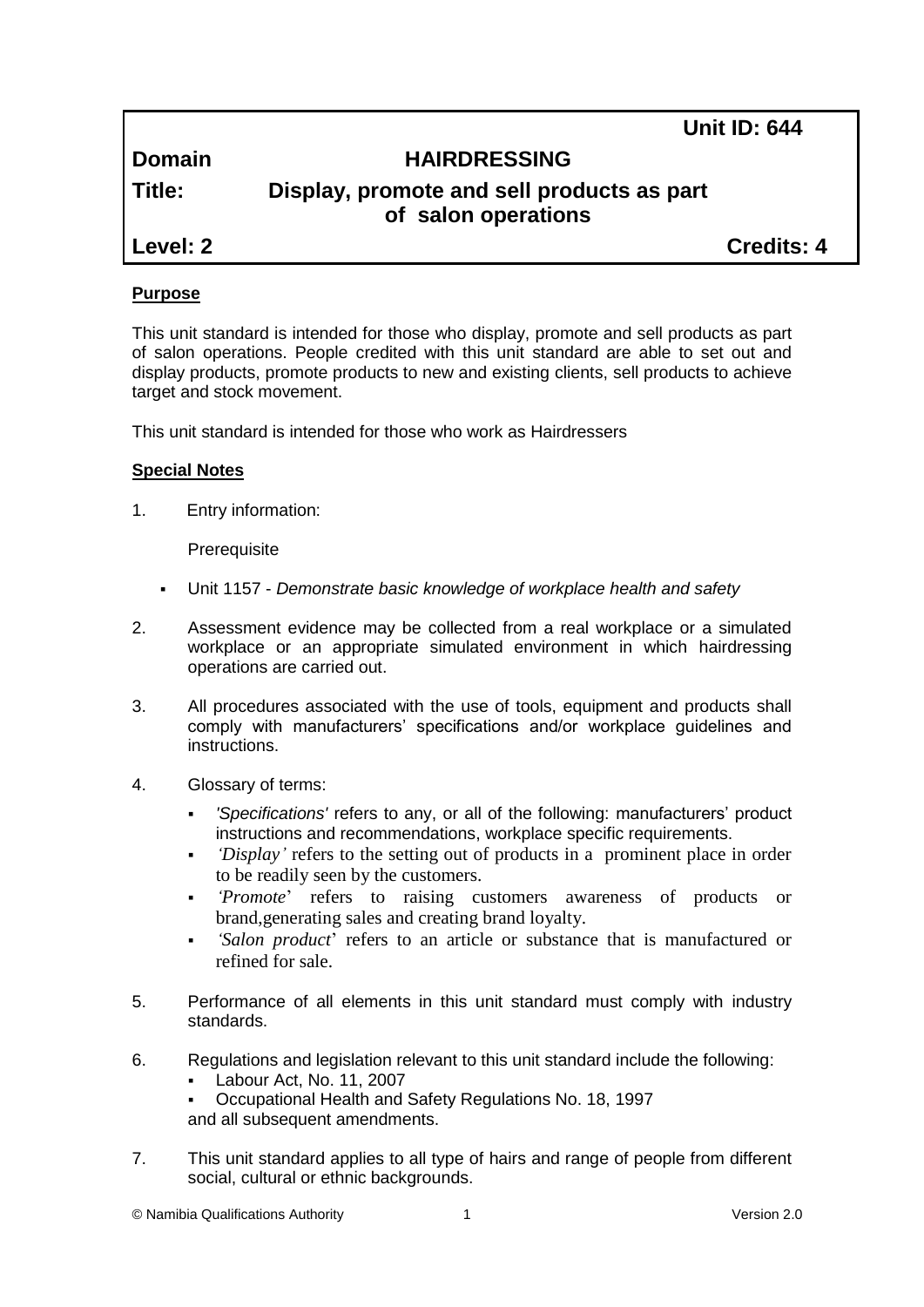## **Quality Assurance Requirements**

This unit standard and others within this subfield may be awarded by institutions which meet the accreditation requirements set by the Namibia Qualifications Authority and the Namibia Training Authority and which comply with the national assessment and moderation requirements. Details of specific accreditation requirements and the national assessment arrangements are available from the Namibia Qualifications Authority and the Namibia Training Authority on [www.nta.com.na](http://www.nta.com.na/)

## **Elements and Performance Criteria**

## **Element 1: Set out and display products**

## **Range**

Display areas/shelves include but are not limited to display cases, wall shelves and supplier merchandise stands.

## **Performance Criteria**

- 1.1 Procedures and information required for setting out and displaying products are identified and supplied in line with workplace procedures.
- 1.2 Display areas and shelves are cleaned and prepared for products.
- 1.3 Products are placed on display in a neat and professional manner.
- 1.4 Products are labelled with selling price.

## **Element 2: Promote products to new and existing clients**

#### **Range**

Promotional materials include but are not limited to display board, wall and window posters, banners and sale signs.

#### **Performance Criteria**

- 2.1 Procedures and information required for promoting products to new and existing clients are identified and supplied in line with workplace procedures.
- 2.2 Products are promoted with manufactures promotional boards/flyers and discount end price.
- 2.3 Own products being promoted are advertised in line with workplace procedures.

#### **Element 3: Sell products to achieve target and stock movement**

#### **Performance Criteria**

3.1 Procedures and information required for selling products to achieve target and stock movement are identified and sourced in line with workplace procedures.